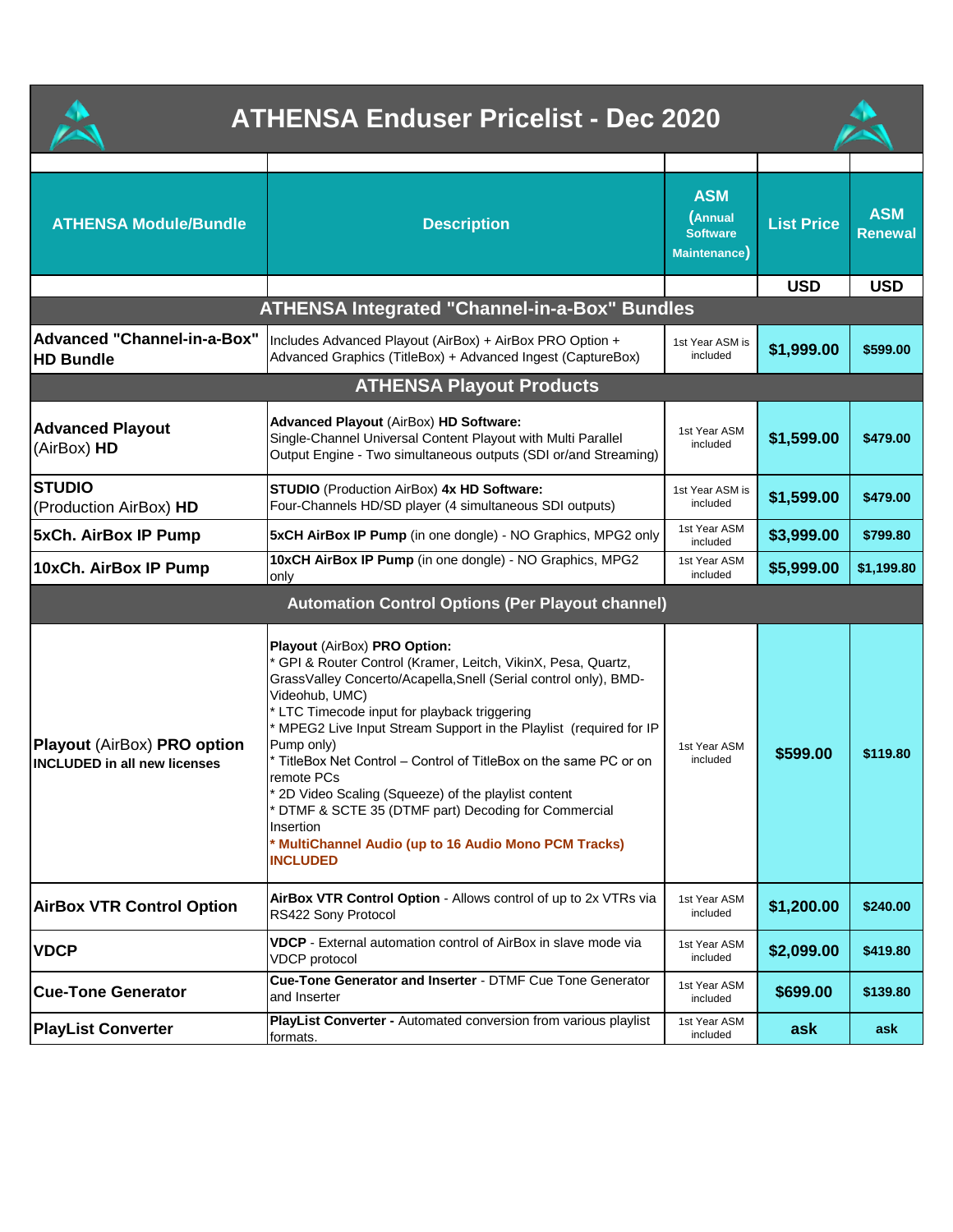|                                                              | Centralized Router/Matrix Control Options ( Multiple AirBox to control the same router)                                                                                                                                                                                                                        |                          |            |          |  |  |
|--------------------------------------------------------------|----------------------------------------------------------------------------------------------------------------------------------------------------------------------------------------------------------------------------------------------------------------------------------------------------------------|--------------------------|------------|----------|--|--|
| <b>Universal Matrix Controller</b>                           | Universal Matrix Controller - Provides centralized control of<br>routers (video hubs) and allows multiple AirBox/CaptureBox<br>instances or other applications (e.g. MBM) to share the same<br>routers (video hubs)                                                                                            | 1st Year ASM<br>included | \$1,299.00 | \$259.80 |  |  |
| <b>IP Switch Option</b>                                      | ATHENSA IP Switch - software application for UDP IP switching/<br>routing between multiple inputs and/or outputs, using commercial-<br>off-the-Shelf hardware<br>Can be installed on the AirBox/ AdBox server on a separate PC                                                                                 | 1st Year ASM<br>included | \$699.00   | \$139.80 |  |  |
|                                                              | <b>PLAYOUT Audio Options (Per AirBox Playout channel)</b>                                                                                                                                                                                                                                                      |                          |            |          |  |  |
| <b>Playout (AirBox) Automatic</b><br><b>Loudness Control</b> | AirBox Automatic Loudness Control - Automatically adjusts<br>audio loudness of media during playback according to ITU-R<br>BS.1770, ATSC A/85, EBU R128 based on media metadata                                                                                                                                | 1st Year ASM<br>included | \$1,399.00 | \$279.80 |  |  |
|                                                              | ATHENSA DOLBY Digital Plus (AC3/E-AC3) Packs & Options                                                                                                                                                                                                                                                         |                          |            |          |  |  |
| <b>Dolby Digital Plus Decoder</b><br>Pack                    | 2x ATHENSA Dolby Digital (AC3/E-AC3) Decoders per audio<br>stream<br>* 2 Decoders - allowing seamless playback of two consecutive<br>Dolby files in a single audio stream;<br>* For SDI output only DeltaCast video boards are supported                                                                       | 1st Year ASM<br>included | \$1,650.00 | \$330.00 |  |  |
| <b>Dolby Digital Plus</b><br>Decoder/Encoder Pack            | 2x ATHENSA Dolby Digital (AC3/E-AC3) Decoder & 1x Dolby<br>Digital Plus Encoder per audio stream<br>* 2 Decoders - allowing seamless playback of two consecutive<br>Dolby files in a single audio stream;<br>* 1 Encoder per output audio stream<br>* For SDI output only DeltaCast video boards are supported | 1st Year ASM<br>included | \$2,150.00 | \$430.00 |  |  |
| <b>Dolby Digital Plus Decoder</b>                            | <b>ATHENSA Dolby Digital (AC3/E-AC3) Decoder Option per audio</b><br>stream<br>* Additional Decoder - for Clip Trimmer Dolby Monitoring / Preview<br>Purposes;<br>* For SDI output only DeltaCast video boards are supported                                                                                   | 1st Year ASM<br>included | \$800.00   | \$160.00 |  |  |
| <b>Dolby Digital Plus Encoder</b>                            | ATHENSA Dolby Digital (AC3/E-AC3) Encoder Option per audio<br>stream<br>* Additional Encoder Licese per output audio stream<br>* For SDI output only DeltaCast video boards are supported                                                                                                                      | 1st Year ASM<br>included | \$800.00   | \$160.00 |  |  |
|                                                              | <b>ATHENSA DOLBY E Options &amp; Packs</b>                                                                                                                                                                                                                                                                     |                          |            |          |  |  |
| <b>Dolby E Decoder Pack</b>                                  | 2x ATHENSA Dolby E Decoders per output audio stream<br>* 2 Decoders - allowing seamless playback of two consecutive<br>Dolby files in a single audio stream;<br>* For SDI output only DeltaCast video boards are supported                                                                                     | 1st Year ASM<br>included | \$2,000.00 | \$400.00 |  |  |
| <b>Dolby E Decoder/Encoder</b><br><b>Pack</b>                | 2x ATHENSA Dolby E Decoder & 1x Dolby E Encoder per audio<br>stream<br>* 2 Decoders - allowing seamless playback of two consecutive<br>Dolby files in a single audio stream;<br>* 1 Encoder per output audio stream;<br>* For SDI output only DeltaCast video boards are supported                             | 1st Year ASM<br>included | \$2,700.00 | \$540.00 |  |  |
| <b>Dolby E Decoder</b>                                       | ATHENSA Dolby E Decoder Option per output audio stream<br>* Additional Decoder - for Clip Trimmer Dolby Monitoring / Preview<br>Purposes;<br>* For SDI output only DeltaCast video boards are supported                                                                                                        | 1st Year ASM<br>included | \$1,000.00 | \$200.00 |  |  |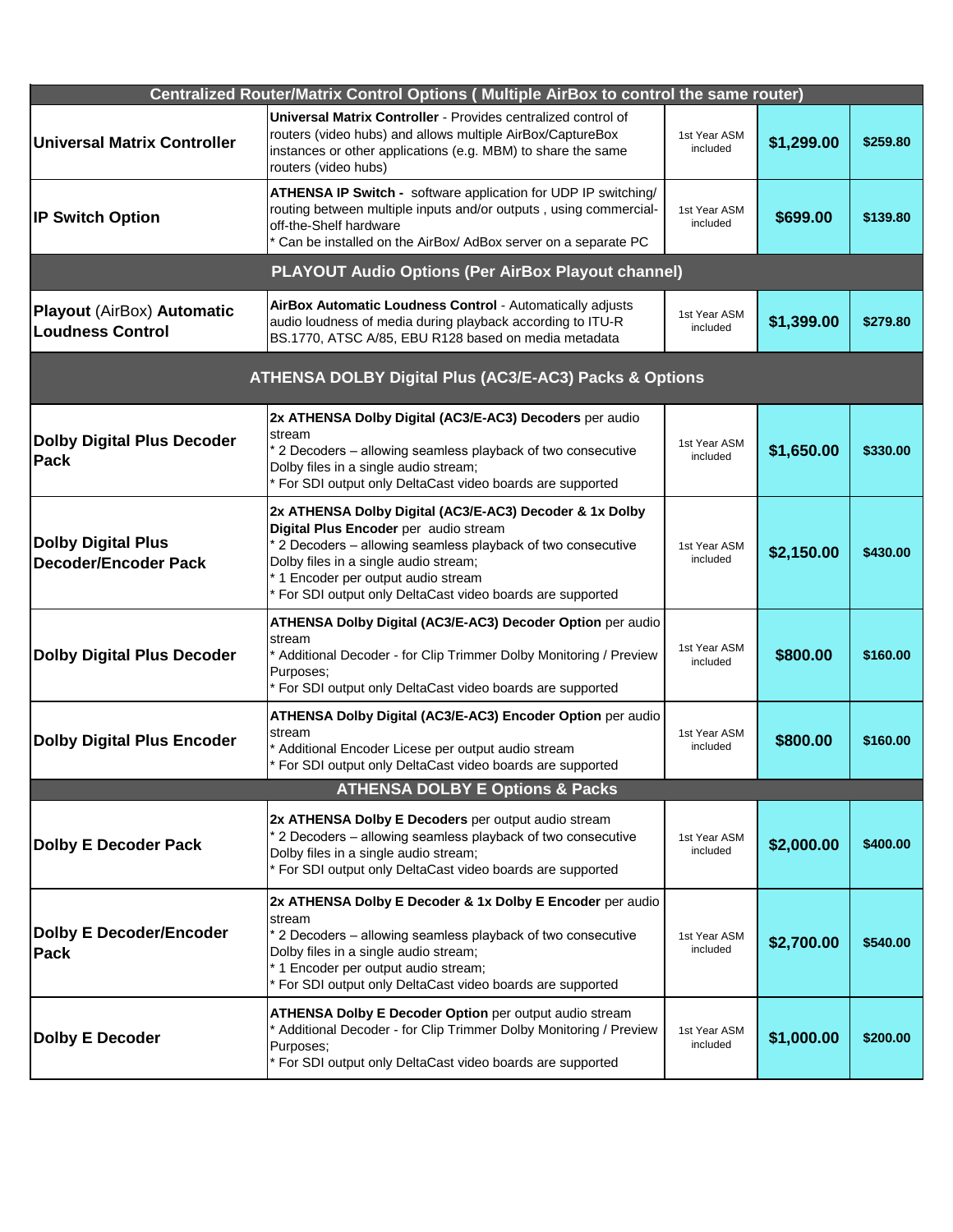| <b>Dolby E Encoder</b>          | <b>ATHENSA Dolby E Encoder Option per output audio stream</b><br>Additional Encoder Licese per output audio stream<br>For SDI output only DeltaCast video boards are supported                                                                                                                                                                                                                                                                                                                                                                                                                                                                                                                                                       | 1st Year ASM<br>included | \$1,000.00 | \$200.00 |
|---------------------------------|--------------------------------------------------------------------------------------------------------------------------------------------------------------------------------------------------------------------------------------------------------------------------------------------------------------------------------------------------------------------------------------------------------------------------------------------------------------------------------------------------------------------------------------------------------------------------------------------------------------------------------------------------------------------------------------------------------------------------------------|--------------------------|------------|----------|
|                                 | <b>PLAYOUT Subtitling (Per AirBox Playout channel)</b>                                                                                                                                                                                                                                                                                                                                                                                                                                                                                                                                                                                                                                                                               |                          |            |          |
| <b>SubtitleBox</b>              | SubtitleBox - Live subtitle insertion during on-air playback; PAC,<br>EBU, SRT and SubtitlePlus subtitling files supported;<br>* Proper Tape ID required for all subtitling files                                                                                                                                                                                                                                                                                                                                                                                                                                                                                                                                                    | 1st Year ASM<br>included | \$1,199.00 | \$239.80 |
|                                 | <b>PLAYOUT Redundancy Options</b>                                                                                                                                                                                                                                                                                                                                                                                                                                                                                                                                                                                                                                                                                                    |                          |            |          |
| <b>AirBox Backup Option</b>     | ATHENSA Single Backup Manager Option - 1:1 Automatic<br><b>Redundancy Option</b><br>* Conditional plugins - allows use of conditions while performing<br>backup switching (e.g. send router switch command only if Live<br>input is not active)<br>* UMC (Universal Matrix Controller) support - provides centralized<br>control of routers (video hubs) and allows multiple<br>AirBox/CaptureBox instances or other applications (e.g. MBM) to<br>share the same routers (video hubs)<br>* UDP Switch Application                                                                                                                                                                                                                   | 1st Year ASM<br>included | \$799.00   | \$239.00 |
| Multi Backup Manager Option     | ATHENSA Multi Backup Manager Option - N:M Automatic<br>redundancy option<br>* Conditional plugins - allows use of conditions while performing<br>backup switching (e.g. send router switch command only if Live<br>input is not active)<br>* UMC (Universal Matrix Controller) support - provides centralized<br>control of routers (video hubs) and allows multiple<br>AirBox/CaptureBox instances or other applications (e.g. MBM) to<br>share the same routers (video hubs)<br>* ATHENSA IP Switch INCLUDED<br>ATHENSA UMC INCLUDED                                                                                                                                                                                               | 1st Year ASM<br>included | \$2,999.00 | \$899.00 |
|                                 | <b>ATHENSA Workflow Software Options</b>                                                                                                                                                                                                                                                                                                                                                                                                                                                                                                                                                                                                                                                                                             |                          |            |          |
| <b>ListBox</b>                  | ListBox - Standalone Playlist Editor/Scheduler                                                                                                                                                                                                                                                                                                                                                                                                                                                                                                                                                                                                                                                                                       | 1st Year ASM<br>included | \$499.00   | \$149.00 |
| <b>ATHENSA DataBox mini-MAM</b> | <b>ATHENSA DataBox mini-MAM -</b><br>DataBox is a highly integrated SQL-based content database for<br>media and content management, allowing instant access to more<br>than 20,000 records simultaneously. Content is classified by many<br>aspects such as type, category, genres, keywords, credits and<br>media. All ATHENSA modules obtain metadata information about<br>visual content from DataBox. This enables many tasks such as<br>logo overlay, archiving/retrieving data and building/conforming on-<br>air playlists, to be simplified or completely automated. Content can<br>be easily searched through by dedicated multi-profile metadata<br>search, as well as by an intuitive<br>multi-criteria filtering system. | 1st Year ASM<br>included | \$999.00   | \$299.00 |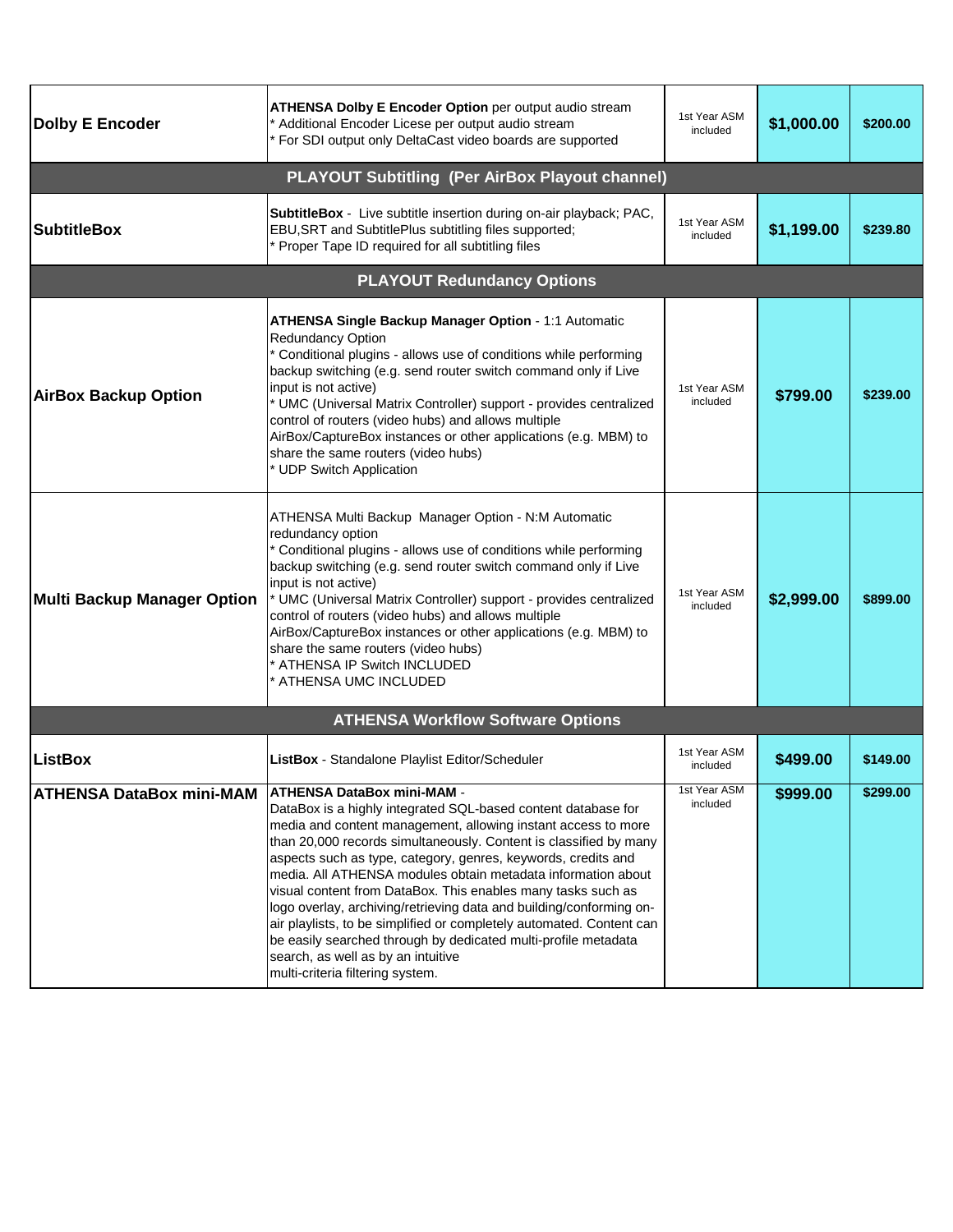| <b>TRANSFER (SafeBox)</b>                                                      | <b>TRANSFER (SafeBox) - Automated Content Transfer</b><br>Including:<br>Automated content replication<br>Multiple in, Single out<br>Single in, Multiple out<br>Multiple in, Multiple out<br>Automated content removal<br>Speed and sesion limiting<br>Playlist/content delivery                                                                                                                                                                                                                                                                                                                                                                                               | 1st Year ASM<br>included | \$1,199.00 | \$359.00 |
|--------------------------------------------------------------------------------|-------------------------------------------------------------------------------------------------------------------------------------------------------------------------------------------------------------------------------------------------------------------------------------------------------------------------------------------------------------------------------------------------------------------------------------------------------------------------------------------------------------------------------------------------------------------------------------------------------------------------------------------------------------------------------|--------------------------|------------|----------|
|                                                                                | <b>Quality Control / File Verification</b>                                                                                                                                                                                                                                                                                                                                                                                                                                                                                                                                                                                                                                    |                          |            |          |
| <b>Quality Control Box (QCBox)</b>                                             | <b>ATHENSA Quality Control Box Software:</b><br>Quality control analysis and assessment of the quality of the<br>media. Support of multiple quality tests such as:<br>Correct duration<br>Continuity (no missing or overlapped frames)<br>Frozen and black frames<br>Loudness metering (ITU-R BS.1770-3, ATSC A/85, EBU R128                                                                                                                                                                                                                                                                                                                                                  | 1st Year ASM<br>included | \$1,999.00 | \$399.80 |
|                                                                                | <b>ATHENSA CG &amp; Graphics Playout</b>                                                                                                                                                                                                                                                                                                                                                                                                                                                                                                                                                                                                                                      |                          |            |          |
| <b>Advanced Graphics (TitleBox)</b><br>HD                                      | Advanced Graphics (TitleBox) HD - Interactive CG Playout                                                                                                                                                                                                                                                                                                                                                                                                                                                                                                                                                                                                                      | 1st Year ASM<br>included | \$1,599.00 | \$479.00 |
| <b>Advanced Graphics</b><br>(TitleBoxPrep) Preparation HD                      | <b>ATHENSA Advanced Graphics (TitleBoxPrep)</b><br>PreparationLicense - Full-featured TB Template Creator/Editor<br>with VGA Preview-<br>Additional License for a Graphics Preparation Station (no<br>Production Video Output)" TBPREP                                                                                                                                                                                                                                                                                                                                                                                                                                        | 1st Year ASM<br>included | \$999.00   | \$299.00 |
| <b>Graphics LOGO</b>                                                           | LOGO HD/SD Generator<br>Full-featured text captions with user definable font properties per<br>character<br>Graphics of any file format in a still or "banner" template<br>Animated graphics including TGA sequence, animated GIF, Flash<br>Classic or digital clocks and counters<br>Sequencing of all objects in a slide show for a unlimited flexibility<br>Each object or slide displays and disappears with a transition<br>Each slide contains up to 5 graphics and/or text objects<br>Remotely controllable from ATHENSA AirBox servers for<br>automated logo or title insertion including metadata-driven events<br>and captions<br>Remotely controllable through GPI | 1st Year ASM<br>included | \$499.00   | \$199.00 |
| <b>TitleBox DashBoard Player</b>                                               | TitleBox DashBoard Player - Editing, manual remote control &<br>execution of TitleBox objects & templates<br>(to be installed on TitleBox CG Server or on remote desktop PC)                                                                                                                                                                                                                                                                                                                                                                                                                                                                                                  | 1st Year ASM<br>included | \$600.00   | \$120.00 |
| <b>TitleBox List Player</b>                                                    | TitleBox List Player - CG Template Play List player for TitleBox -<br>manual execution or under 3rd Party Automation (via TB API)<br>(to be installed on TitleBox CG Server or on remote desktop PC)                                                                                                                                                                                                                                                                                                                                                                                                                                                                          | 1st Year ASM<br>included | \$600.00   | \$120.00 |
| <b>ATHENSA Ingest</b>                                                          |                                                                                                                                                                                                                                                                                                                                                                                                                                                                                                                                                                                                                                                                               |                          |            |          |
| <b>Advanced 4-ch INGEST</b><br><b>Channel License</b>                          | Four CaptureBox PRO & PRO Option (CBPRO) & MultiChannel<br>(CaptureBox PRO) HD/SD Four Audio (CBAUD) - Four Channel Automated tape and live video<br>Ingest in HD/SD                                                                                                                                                                                                                                                                                                                                                                                                                                                                                                          | 1st Year ASM<br>included | \$1,199.00 | \$359.00 |
| <b>Single-ch INGEST</b><br>(CaptureBox) HD/SD Single<br><b>Channel License</b> | Single CaptureBox & MultiChannel Audio (CBAUD) -<br>Single Channel Automated tape and live video Ingest in HD/SD                                                                                                                                                                                                                                                                                                                                                                                                                                                                                                                                                              | 1st Year ASM<br>included | \$499.00   | \$199.00 |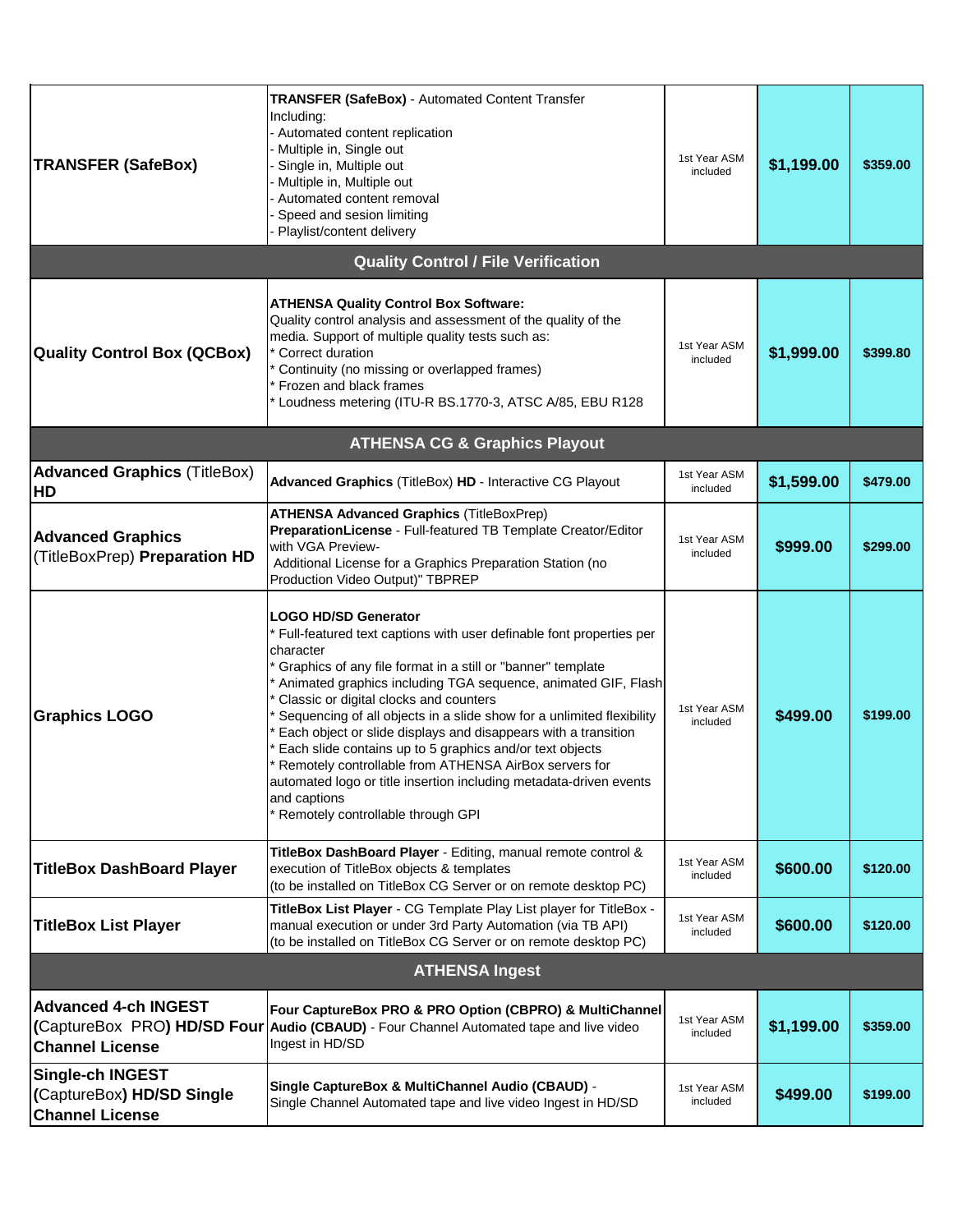| <b>CaptureBox PRO option</b>                                                           | <b>CaptureBox PRO-Option:</b><br>* GPI Control<br>Router Control (Kramer, Leitch, VikinX, Pesa, Quartz,<br>GrassValley Concerto/Acapella, Snell (Serial control only), BMD-<br>Videohub, ATHENSA UMC                                               | 1st Year ASM<br>included | \$450.00   | \$90.00  |
|----------------------------------------------------------------------------------------|----------------------------------------------------------------------------------------------------------------------------------------------------------------------------------------------------------------------------------------------------|--------------------------|------------|----------|
| <b>CaptureBox VDCP Option</b>                                                          | VDCP - External automation control of CaptureBox in slave mode<br>via VDCP protocol                                                                                                                                                                | 1st Year ASM<br>included | \$1,699.00 | \$339.80 |
|                                                                                        | ATHENSA TimeShiftBox Products for TimeDelay of SD/HD SDI signals                                                                                                                                                                                   |                          |            |          |
| <b>TimeShiftBox HD/SD</b>                                                              | TimeShiftBox HD /SD Delayed Playback Application in HD/SD                                                                                                                                                                                          | 1st Year ASM<br>included | \$999.00   | \$299.00 |
| <b>Dual Channel TimeShiftBox</b><br><b>HD/SD</b>                                       | Dual Channel TimeShiftBox HD - Dual Channel Delayed<br>Playback Application in HD                                                                                                                                                                  | 1st Year ASM<br>included | \$1,799.00 | \$539.00 |
| <b>HD/SD TitleBox CG for</b><br><b>TimeshiftBox</b>                                    | HD TitleBox CG & Graphics Playout for HDTSB                                                                                                                                                                                                        | 1st Year ASM<br>included | \$1,299.00 | \$389.00 |
| <b>Dual Channel HD/SD TitleBox</b><br>for TimeShiftBox                                 | Dual Channel HD TitleBox CG & Graphics Playout for HDTSB-2C                                                                                                                                                                                        | 1st Year ASM<br>included | \$1,999.00 | \$599.00 |
|                                                                                        | <b>ATHENSA Collaboration Products</b>                                                                                                                                                                                                              |                          |            |          |
| <b>SocialMediaBox</b>                                                                  | <b>NEW!SocialMediaBox Software</b><br>ATHENSA client/server application for integrated social media<br>content management using SQL-based data storage. It supports<br>multi-user access and multiple outputs<br>access for 3 users<br>- 3 outputs | 1st Year ASM<br>included | \$2,199.00 | \$439.80 |
| SocialMediaBox - Additional<br>User/Channel                                            | NEW!Social Media Box one additional user and one additional<br>output                                                                                                                                                                              | 1st Year ASM<br>included | \$380.00   | \$76.00  |
| SocialMediaBox - 10<br><b>Channels Upgrade Package</b>                                 | NEW!Social Media Box 10 channels upgrade package (<br>includes 10 additional outputs and 10 additional users)                                                                                                                                      | 1st Year ASM<br>included | \$3,700.00 | \$740.00 |
| Multi Playout Manager - Local                                                          | Multi Playout Manager Software - Local<br>ATHENSA AirBox Remote control via WEB browser<br>- up to 5 users<br>- Single AirBox Instance (Installed on same Server)                                                                                  | 1st Year ASM<br>included | \$500.00   | \$100.00 |
| Multi Playout Manager - Local<br>- Playlist Editor Option                              | <b>NEW!PlayList Editor Option for MPM Local</b><br>Allows offline playlist creaction, editing and remote file uploading<br>- up to 5 users<br>- Single AirBox Instance (Installed on same Server)                                                  | 1st Year ASM<br>included | \$250.00   | \$50.00  |
| Multi Playout Manager - 8<br><b>Channels</b>                                           | Multi Playout Manager Software - 8 Channels<br>ATHENSA AirBox Remote control via WEB browser<br>- up to 15 users<br>- 8 AirBox Instances<br>*Requires Windows 2012 Server OS                                                                       | 1st Year ASM<br>included | \$1,200.00 | \$240.00 |
| <b>Multi Playout Manager - 8</b><br><b>Channels - Playlist Editor</b><br><b>Option</b> | <b>NEW!PlayList Editor Option for MPM 8 Channels</b><br>Allows offline playlist creaction, editing and remote file uploading<br>- up to 15 users<br>- 8 AirBox Instances                                                                           | 1st Year ASM<br>included | \$600.00   | \$120.00 |
| Multi Playout Manager - 16<br><b>Channels</b>                                          | Multi Playout Manager Software - 16 Channels<br>ATHENSA AirBox Remote control via WEB browser<br>- up to 25 users<br>- up to 16 AirBox Instances<br>Requires Windows 2012 Server OS                                                                | 1st Year ASM<br>included | \$2,000.00 | \$400.00 |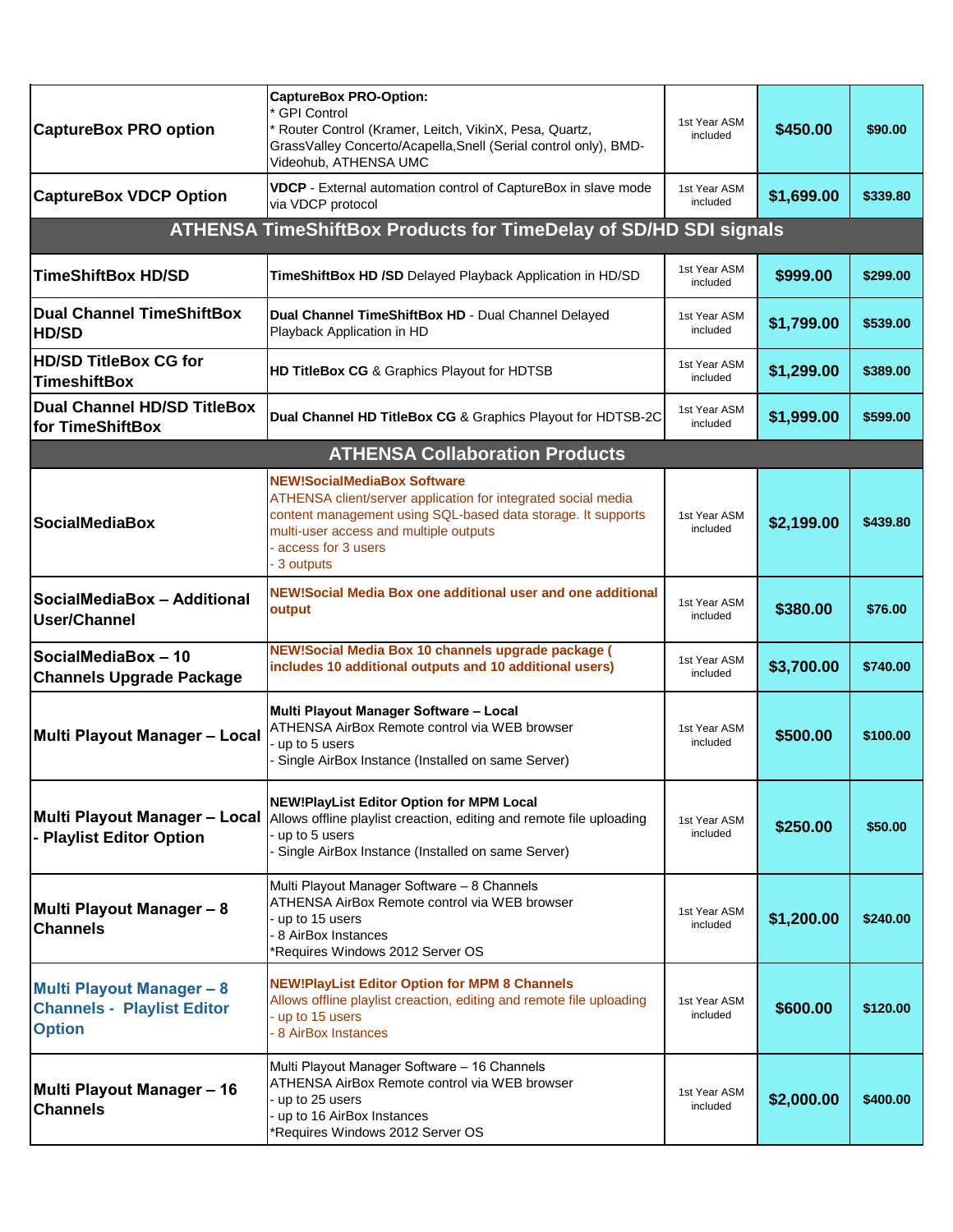| <b>Multi Playout Manager - 16</b><br><b>Channels - Playlist Editor</b><br><b>Option</b> | <b>NEW!PlayList Editor Option for MPM 16 Channels</b><br>Allows offline playlist creaction, editing and remote file uploading<br>up to 25 users<br>up to 16 AirBox Instances              | 1st Year ASM<br>included | \$1,000.00 | \$200.00   |
|-----------------------------------------------------------------------------------------|-------------------------------------------------------------------------------------------------------------------------------------------------------------------------------------------|--------------------------|------------|------------|
| Multi Playout Manager - 32<br><b>Channels</b>                                           | Multi Playout Manager Software - 32 Channels<br>ATHENSA AirBox Remote control via WEB browser<br>up to 50 users<br>32 AirBox Instances<br>*Requires Windows 2012 Server OS                | 1st Year ASM<br>included | \$3,100.00 | \$620.00   |
| <b>Multi Playout Manager - 32</b><br><b>Channels - Playlist Editor</b><br><b>Option</b> | <b>NEW!PlayList Editor Option for MPM 32 Channels</b><br>Allows offline playlist creaction, editing and remote file uploading<br>- up to 50 users<br>32 AirBox Instances                  | 1st Year ASM<br>included | \$1,550.00 | \$310.00   |
| Multi Playout Manager -<br><b>Enterprise</b>                                            | Multi Playout Manager - Enterprise Software:<br>ATHENSA AirBox Remote control via WEB browser<br>more than 50 users<br>more than 32 AirBox Instances<br>*Requires Windows 2012 Server OS  | 1st Year ASM<br>included | ask        | ask        |
| <b>ATHENSA ScheduleBox</b><br><b>Single Channel</b>                                     | <b>ATHENSA ScheduleBox Software:</b><br>Advanced Scheduling System with WEB access<br>Single Channel<br>* Up to 10 users<br>*Requires Windows 2012 Server OS                              | 1st Year ASM<br>included | \$5,999.00 | \$1,199.80 |
| <b>ATHENSA ScheduleBox 5</b><br><b>Channels Upgrade Package</b>                         | ATHENSA ScheduleBox 5 Channels Upgrade Software Package:<br>Advanced Scheduling System with WEB access<br>* 5 Channels Channel<br>* 10 additional users per channel<br>## Requires SchB-1 | 1st Year ASM<br>included | \$5,999.00 | \$1,199.80 |
|                                                                                         | <b>ATHENSA SubTitle Preparation &amp; Burn In Products</b>                                                                                                                                |                          |            |            |
| <b>SubtitlePlus Lite</b>                                                                | SubtitlePlus Lite - Text translation and editing, subtitle page<br>preparation, subtitle layout, timecode alignment, file playback                                                        | 1st Year ASM<br>included | \$280.00   | \$56.00    |
| <b>SubtitlePlus Personal</b>                                                            | SubtitlePlus Personal - Same as Lite, plus Video-In and file-to-file<br>& VGA Burn-in                                                                                                     | 1st Year ASM<br>included | \$299.00   | \$59.80    |
| <b>SubtitlePlus Professional</b>                                                        | SubtitlePlus Professional - Same as Personal, plus most<br>import/export capabilities                                                                                                     | 1st Year ASM<br>included | \$1,999.00 | \$399.80   |
| SubtitlePlus Burn-in                                                                    | <b>SubtitlePlus Burn-in - Similar to Professional, plus hardware</b><br>platform support for burn-in                                                                                      | 1st Year ASM<br>included | \$2,999.00 | \$599.80   |
| <b>SubtitlePlus DVD</b>                                                                 | SubtitlePlus DVD - Same as Professional, plus DVD subtitle<br>export for DVD authoring software                                                                                           | 1st Year ASM<br>included | \$2,199.00 | \$439.80   |
| <b>SubtitlePlus Cinema</b>                                                              | SubtitlePlus Cinema - Same as Professional, plus Film Export<br>capabilities                                                                                                              | 1st Year ASM<br>included | \$2,599.00 | \$519.80   |
| <b>SubtitlePlus Player</b>                                                              | SubtitlePlus Player - Burn-in station for ready projects, player-<br>only, no editing capabilities, single channel                                                                        | 1st Year ASM<br>included | \$1,499.00 | \$299.80   |
| <b>SubtitlePlus Full</b>                                                                | SubtitlePlus Full - Full blown SubtitlePlus bundle with all plug-ins<br>available                                                                                                         | 1st Year ASM<br>included | \$3,999.00 | \$799.80   |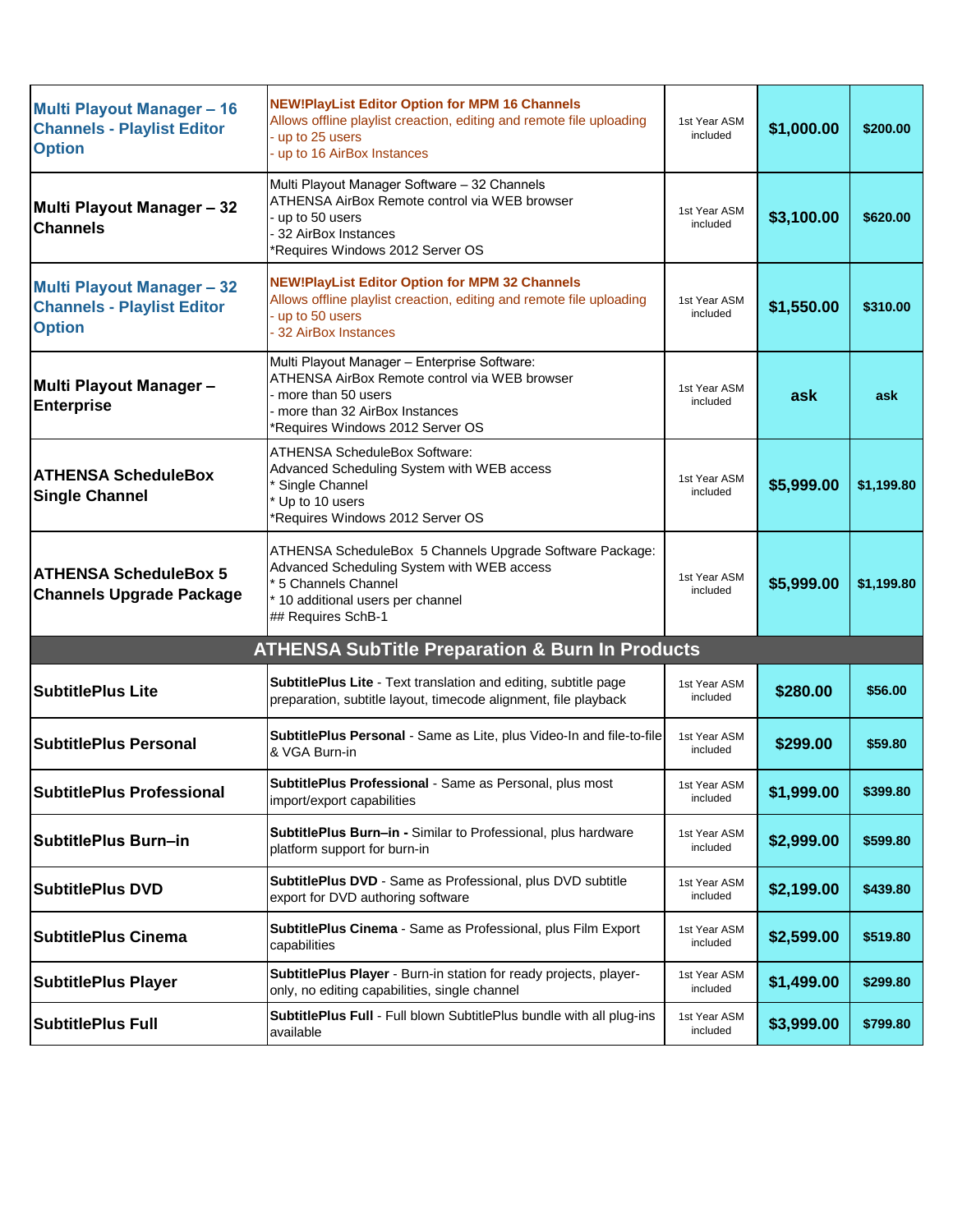| <b>ATHENSA SubTitle DVB Products</b>                                                                                         |                                                                                                                                                                                                                                                                                                                                                                                                                                                |                          |            |            |
|------------------------------------------------------------------------------------------------------------------------------|------------------------------------------------------------------------------------------------------------------------------------------------------------------------------------------------------------------------------------------------------------------------------------------------------------------------------------------------------------------------------------------------------------------------------------------------|--------------------------|------------|------------|
| <b>ATHENSA DVB Subtitle Server</b>                                                                                           | 1x SubTitle DVB Server - Automated DVB subtitle insertion<br>Provides a single channel DVB subtitling with 1x Language<br>Package (10 additional subtitle languages regardless of channel<br>assignment)<br>Can be upgraded up to 256 channels and 4096 subtitle streams<br>on its ASI or Ethernet output, sent to a multiplexer with the<br>appropriate data inputs.<br>*Requires an Ethernet connection or a DELTA-ASI card                  | 1st Year ASM<br>included | \$5,999.00 | \$1,199.80 |
| <b>Channel Package</b>                                                                                                       | Channel Package: Additional subtitling channel with up to 10<br>subtitle languages, regardless of channel assignment                                                                                                                                                                                                                                                                                                                           | 1st Year ASM<br>included | \$2,999.00 | \$599.80   |
| Language Package                                                                                                             | Language Package: Ten additional subtitle languages regardless<br>of channel assignment                                                                                                                                                                                                                                                                                                                                                        | 1st Year ASM<br>included | \$1,999.00 | \$399.80   |
|                                                                                                                              | <b>ATHENSA DVB Products</b>                                                                                                                                                                                                                                                                                                                                                                                                                    |                          |            |            |
| <b>ATHENSA DVB Muxer</b>                                                                                                     | ATHENSA DVB Muxer<br>Flexible DVB multiplexing engine<br>Basic functionality: 5x UDP inputs, expandable up to 255 inputs;<br>Unlimited outputs.<br>Sample applications: Generates Multiple Program Transport<br>Stream (MPTS) output from multiple SPTS or MPTS inputs; PID<br>filtering & remapping; Data insertion (i.e. subtitles, TeleText);<br>PSI/SI generation; Retimestamping.<br>1x PSI / SI generator - System information generator | 1st Year ASM<br>included | \$1,999.00 | \$399.80   |
| <b>Additional input for DVB</b><br><b>Muxer</b>                                                                              | Additional input: UDP input (SPTS, MPTS, or data)                                                                                                                                                                                                                                                                                                                                                                                              | 1st Year ASM<br>included | ask        |            |
| <b>PSI/SI Generator</b>                                                                                                      | <b>PSI/SI Generator:</b> Generates PAT & PMT tables on UDP or ASI<br>Output                                                                                                                                                                                                                                                                                                                                                                    | 1st Year ASM<br>included | ask        |            |
|                                                                                                                              | <b>ATHENSA Ugrades from Old PlayBox Licenses</b>                                                                                                                                                                                                                                                                                                                                                                                               |                          |            |            |
| Old PlayBox "Channel-in-a-<br><b>Box" SD/HD License Upgrade</b><br>to ATHENSA Advanced<br>"Channel-in-a-Box" HD License      | PlayBox -> ATHENSA Upgrade<br>SD -> HD Upgrade                                                                                                                                                                                                                                                                                                                                                                                                 | Single One-Time<br>Cost  | \$1,299.00 | N/A        |
| Old PlayBox AirBox SD/HD<br><b>License Upgrade to ATHENSA</b><br>Advanced "Channel-in-a-Box"<br><b>HD License</b>            | PlayBox -> ATHENSA Upgrade<br>SD -> HD Upgrade<br>AirBox only -> "Channel-in-a-Box" Advanced Bundle Upgrade                                                                                                                                                                                                                                                                                                                                    | Single One-Time<br>Cost  | \$1,499.00 | N/A        |
| Old PlayBox TitleBox SD/HD<br><b>License Upgrade to ATHENSA</b><br><b>Advanced "Channel-in-a-Box"</b><br><b>HD License</b>   | PlayBox -> ATHENSA Upgrade<br>SD -> HD Upgrade<br>TitleBox only -> "Channel-in-a-Box" Advanced Bundle Upgrade                                                                                                                                                                                                                                                                                                                                  | Single One-Time<br>Cost  | \$1,499.00 | N/A        |
| Old PlayBox CaptureBox SD/HD<br><b>License Upgrade to ATHENSA</b><br><b>Advanced "Channel-in-a-Box"</b><br><b>HD License</b> | PlayBox -> ATHENSA Upgrade<br>SD -> HD Upgrade<br>CaptureBox only -> "Channel-in-a-Box" Advanced Bundle Upgrade                                                                                                                                                                                                                                                                                                                                | Single One-Time<br>Cost  | \$1,699.00 | N/A        |
| Old PlayBox AirBox SD/HD<br><b>License Upgrade to ATHENSA</b><br><b>Advanced PLAYOUT HD</b><br>License                       | PlayBox -> ATHENSA Upgrade<br>SD -> HD Upgrade                                                                                                                                                                                                                                                                                                                                                                                                 | Single One-Time<br>Cost  | \$1,099.00 | N/A        |